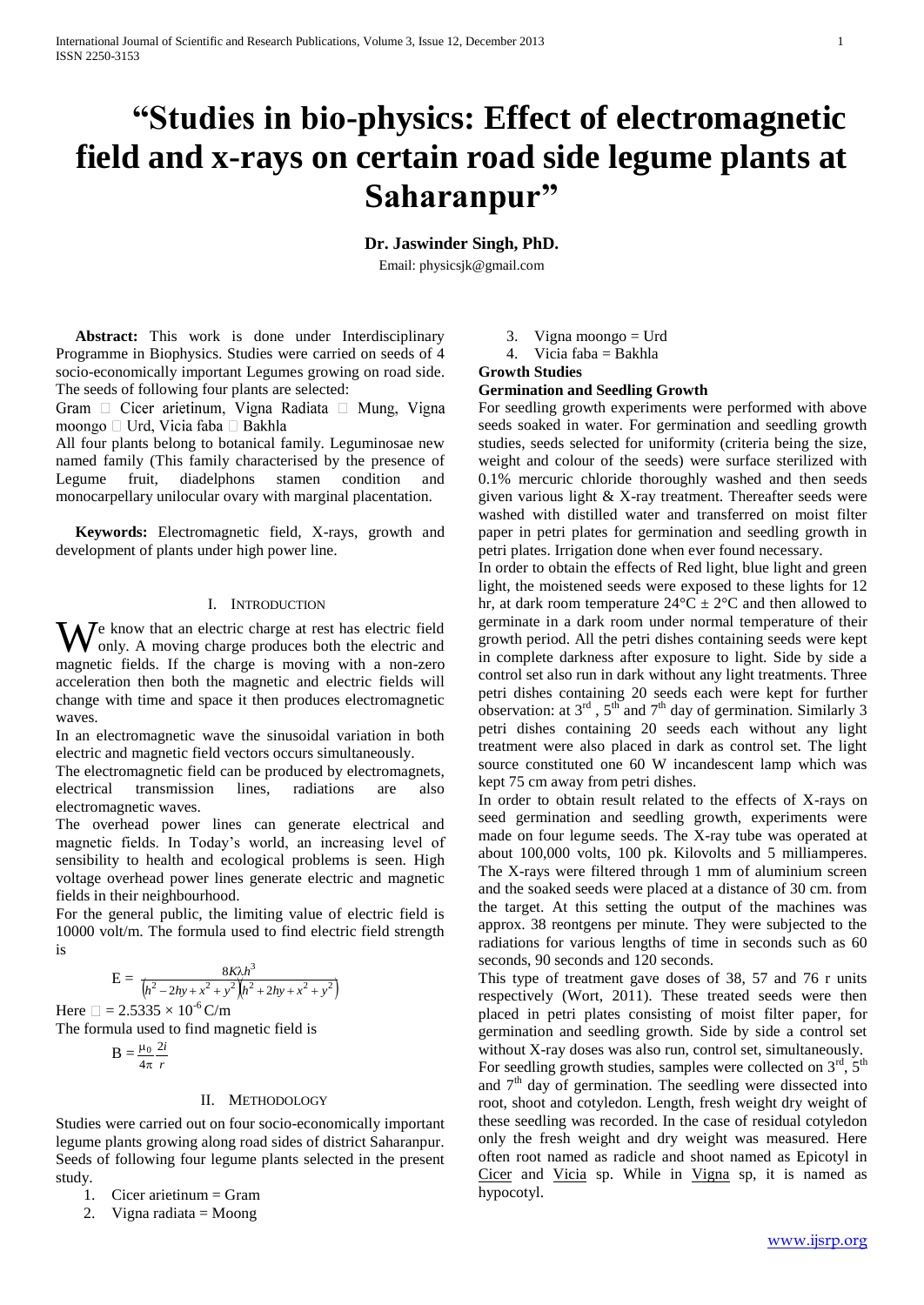The dry material of these selected seedling samples were used for quantitative estimation of total N, total P and total heavy metal content. Further to observe the effect electro magnetic field created by light and X-ray seeds were also used for chlorophyll development and studies on certain enzyme activity. **These plants were also collected from the field beneath high voltage wire (experimental)** and also away from high voltage wire (control) and total than in these samples total N, total P and total heavy metal were estimated.

#### **Methods of Bio-Chemical Estimation: Total Nitrogen**

For quantitative estimation of nitrogen in plant sample, the digestion was done according to Snell and Snell (1954) and later the nitrogen in the digest was estimated calorimetrically. 50 mg dry powder of plant sample or 500 mg air dried soil was digested with 5 ml of concentrated sulfuric acid (Conc.  $H_2SO_4$ ) and 2 ml of 30 percent hydrogen peroxide  $(H_2O_2)$  for

ca. 5 minutes on sand bath. After cooling the digest, 3 ml. more of hydrogen peroxide was added to it and the digestion was continued for about 30 minutes more, till the contents became clear. The cooled digest was diluted to a known volume (50



ml). The estimation of the digest was done with Nessler's reagent, 0.5 ml of digested solution was added, the volume was made pto 5 ml with distilled water and allowed to stand for 10 minutes to stabilize the colour. Absorbance was read at 430 nm and the nitrogen was estimated quantitatively with the help of calibration curve (Figure 2).

Side by side total Nitrogen is also determined by modified Kjeldahl method. For this digestion, 1 gm of air dry soil material/plant tissue material is put in 500 cc. Kjeldahl flask and pour into 25 cc of conc.  $H_2SO_4$ , 5 gm of fuses potassium and 1 piece of  $CuSO<sub>4</sub>$  of a size of mustard is also added. Now the content is heated slowly in the beginning and vigorously afterwards till the content in a flask becomes colourless and clear light blue. Content is cooled and volume made 250 cc with distilled water. Now the N2 was then distilled and driven off adding excess of NaOH and boiling in the distillation flask through routine method as suggested by Selwood (1959).

## **Total Phosphate**

For the estimation of total phosphate, the digestion was done by 60 percent per chloric acid  $(HClO<sub>4</sub>)$  and 30 percent hydrogen peroxide  $(H_2O_2)$ . Later, the phosphate content was estimated calorimetrically using metol as reducing agent.

50 gm dry powder of plant sample of 1 gm air dried soil was digested with 10 ml of 60 percent percholoric acid and 3 ml of 30% hydrogen peroxide on a hot plate to dryness and the residue was dissolved in 10 ml distilled water. 1 ml of this

digest was taken in a test tube along with 3 ml of copper acetate buffer  $(2.5 \text{ g } CuSO_4.5H_2O)$  and 46 g of sodium acetate dissolved in 2N acetic acid and volume made to 1 litre); 0.5 ml 5 percent ammonium molybadate solution and 0.5 ml of metol reagent (2g metol dissolved in 100 ml of 10 percent sodium sulphite solution)



and mixed thoroughly after each addition.

The intense blue colour developed was allowed to stand for 10 minutes. Absorbance was read at A 525 nm (Allen, 1940, Oser, 1965) and the amount of phosphate was then quantitatively determined by using a calibration curve (Figure 3).

#### **Total Heavy Metal**

For the estimation of total heavy metals, the digestion was done by concentrated nitric acid (Conc.  $HNO<sub>3</sub>$ ) and per chloric acid  $(HCIO<sub>4</sub>)$ . Later, from the digest, the heavy metals were extracted in purified dithizone (Sandell, 1950) and estimated calorimetrically.

100 mg dry powder of plant sample was digested in a mixture of 2 ml 60% per chloric acid (HClO4) and 2 ml concentrated nitric acid (Conc.  $HNO<sub>3</sub>$ ) by heating on a hot plate to dryness. The residue dissolved in 10 ml ammonium citrate buffer pH 8.5 (90 g ammonium citrate dissolved in 1 litre distilled water and made to pH 8.5 with ammonium hydroxide). Similarly 100 mg air dried soil was digested in 10 ml of  $2N HNO<sub>3</sub>$  and  $2$ citrate buffer (pH 8.5) was added. For heavy metal extraction by complexing with dithizone, plant or soil digest was made

to pH 8.5 with sodium hydroxide (NaOH) and extracted repeatedly with 5 ml of the purified dithizone solution (100 mg of dithuizone dissolved in minimum volume of  $chloroform$   $(CHCl<sub>3</sub>)$ ), partitioning against dillute



ammonia, collecting the aqueous dithizone containing layer, acidifying this fraction with few drops of  $NH<sub>2</sub>SO<sub>4</sub>$ , reextracting the dithizone in chloroform and making up the volume of 1000 ml with chloroform to give a final concentration 0.01 percent dithizone in chloroform. The extracts were pooled, made to 20 ml with chloroform and the absorbance read at A520 nm. The quantities of total heavy metals were estimated with the help of standards and the calibration curve (Figure 4).

#### **Chlorophylls**

For chlorophyll contents fresh weight of tissue was homogenized with 80% acetone, later centrifuge at 3000 rpm, for 5 minutes, final volume was made to 10 ml with 80% acetone absorbance of the extracts was read at 645 nm and 665 nm. The chlorophyll content were estimated by the formulae of Arnon (1949) which is shown below:

> Chl-a, mg/1 = 12.72 A<sub>665</sub> – 2.58 A<sub>645</sub> Chl-b, mg/1 = 22.87  $A_{645} - 4.67 A_{665}$ Chl-a+b, mg/1 = 8.05 A<sub>665</sub> – 20.29 A<sub>645</sub>

## **Estimation of Enzyme Activity**

A common trismaleate solution hydroxide buffer (NaOH) pH 6.8 was used as the extraction cum assay buffer for assay of protease, alpha amylase, peroxidase and IAA oxidase (Vimla, 1983). The buffer was prepared with 50 ml of 0.2 M solution of tris maleate and (23.2 g of maleic acid and 45 ml of 0.2 MNaOH, both mixed and diluted to 200 ml) (Gupta et al. 2002)

Crude enzyme was extracted by homogenizing ca. 1 g tissue in ca. 10 ml of the above buffer. The resultant homogenate was centrifuged to get a clear supernatant and made to a definite volume of buffer. This preparation constituted the crude enzyme extract. Further each enzyme was assayed as per the method given here under.

**(A) Protease**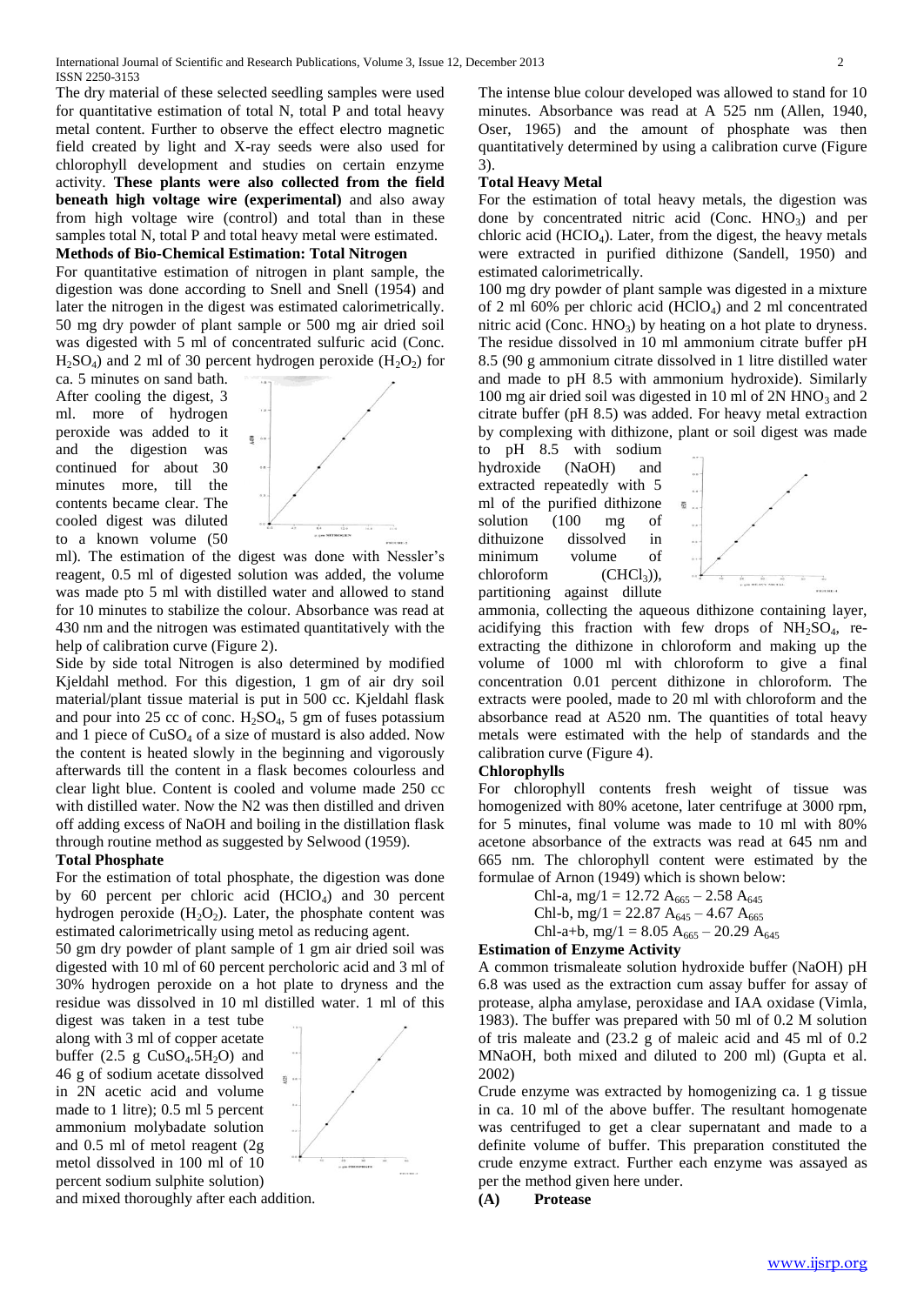International Journal of Scientific and Research Publications, Volume 3, Issue 12, December 2013 3 ISSN 2250-3153

1 ml enzyme was incubated with 1 ml substance (4g casein) per ml extraction buffer incubated for one hour at ca 400 C. The reaction was quenched by addition of 2 ml of 20% TCA and chilling for three hours. The supernatant was collected by centrifugation and then made slightly alkaline by the addition

of 1 ml 1.5 N NaOH and the final volume made to 5 ml (A). 1 ml of (A) was mixed with 5 ml of copper sulphate reagent (50 ml of 20%  $Na<sub>2</sub>CO<sub>3</sub>$  in 0.1 N NaOH was mixed with 1 ml of  $0.5\%$  CuSO<sub>4</sub> in 10% solution tertarate before use). After 10 minutes, 1 ml of Folin Phenol reagent (Lowry et al., 1951) was

added to the reaction mixture kept for 0 minutes and it's absorbance was read against blank  $A_{620}$  mm (Yamono and Varner, 1973). The amount of Amino acid released in terms of Tyrosine was calculated with the help of calibration curve (Figure 5). Total protease activity has been express as mg. Tyrosine released per hour per gram fresh weight.

#### **(B) Alpha-amylase**

1 ml enzyme was incubated with 1 ml substrate (0.15% starch in 0.2 ml  $KH_2PO_4$  for CaCl<sub>2</sub>) for 10 minutes. The reaction was quenched by the addition of 3 ml iodine reagent (1 ml of 0.6% iodine in 5% to 6% potassium iodine in water : 1 ml of this stock solution made to 50 ml with 0.05

N HCl) and the amount starch degraded determined through A<sup>625</sup> nm (Filner and Verner, 1967). Amount of starch degraded was determined with the help of a calibration curve (Figure 6) total enzyme activity is shown as mg starch degraded per minute per gram fresh weight.

#### **(C) Peroxidase**

The reaction mixture for anzyme determination contained 0.8 ml extraction buffer and 2 ml 1% benzidine solution (0.5 benzidine was added to 4.33 m, of Glacial acetic acid at 50°C later kept in boiling water for ca 8-10 minutes to this a solution of 0.42 g Anhydrous sodium acetate in water was added and the volume made to 50 ml with extraction buffer), 2 ml hydrogen peroxide  $(30\% \text{ H}_2\text{O}_2)$  diluted in the proportion of  $H_2O_2$ :  $H_2O$  (1:4) and 1 ml enzyme extract. The blank was prepared by mixing the reaction mixture as above, except that  $H<sub>2</sub>O<sub>2</sub>$  was not added. The blue colour developed in reaction mixture by the enzyme activity, was measured by recording. A<sup>475</sup> adding the enzyme exactly after 1 minute after. The enzyme activities expressed as A475 per minute fresh gram fresh weight with the help of calibration curve. (Figure 7)

#### **(D) IAA Oxidase**

2 ml of the enzyme was incubated with 0.5 ml IAA solution (200  $\Box$ g/ml) and ml buffer at ca 25<sup>o</sup>C for 50 minute. After incubation 2 ml of the reaction mixture was mixed with 4 ml Salkowski Reagent (2% v/v 0.5 m ferric chloride in 35% perchloric acid). And its O.D. at A<sup>425</sup> nm was read after 30 minutes



against blank. The mg IAA degraded was calculated with the help of standard curve (Figure 8). Total IAA oxidase activIty has been expressed as  $\Box$ g IAA degraded minute per gram fresh weight.



#### III. PROPOSED WORK

On the basis of available literature and previous work done by some workers the present work was done to observe effect of various colour of light and x-ray on the following lines.

- 1. Seeds germination and seedling growth as affected by different colour of light doses in above plants.
- 2. Effect of X-ray doses on seed germination and seedling growth.
- 3. Total Nitrogen, estimation in the dry samples of seedling of above 4 plants.
- 4. Total phosphorus estimation in the dry samples of seedling of above 4 plants.
- 5. Total heavy metal estimation in the above dry samples of seedling of above 4 plants.
- Side by side above 4 plants were also collected from the field growing beneath the high voltage wire and also away from these wire and then subjected to total N, total P and other heavy metal estimation.
- 7. Certain biochemical change such as enzymatic activity and chlorophyll development in above 4 plants.

#### **Effects of Different Colour of Lights on Seed Germination and Seedling Growth**

Studies were carried out on the effects of different colour of light such as Red, Blue and Green light on seed germination and subsequent seedling growth in dark in four Legume plants (1) Gram = Cicer arietinum (2) Mung = Vigna radiata (3) Urd  $=$  Vigna moongo and (4) Bakhla  $=$  Vicia faba. To carry out the study, surface sterilized seeds were used. There after the sterilized seeds were given light doses for 12 hrs, at room temperature and then growth in dark. Similarly, seeds soaked in distilled water serves as control. Likewise, the effect of different doses of X-ray were also studies in these plants. Xray doses were given for 60 seconds, 90 seconds and 120 seconds.

Results of these observations are given in table 5 to 12 and figure 9 to 16.

#### **Cicer Arietinum**

Table 5 and 6 and also figure 9 to 10 show the effects of different colour of light pretreatment for 12 hours on germination and subsequent seedling growth of Cicer arietinum growth in dark.

#### **Germination:**

Table 5 indicates that Red light increases germination percentage, whereas, blue and green light results inhibition of germination percentage in this plant. However, the extent of inhibition is more is green light pre-treated sets. Thus, germination percentage in Red light is 107.1% of the control light.

#### **Table 5**

**Effect of Different colour of light on germination percentage of Cicer arietinum seedling grown in dark**

| Treatment | $\overline{\text{Color}}$ of<br>Light |       |       |       |
|-----------|---------------------------------------|-------|-------|-------|
|           | Control                               | Red   | Blue  | Green |
| 12 hours  | 84.00                                 | 90.00 | 70.00 | 60.00 |

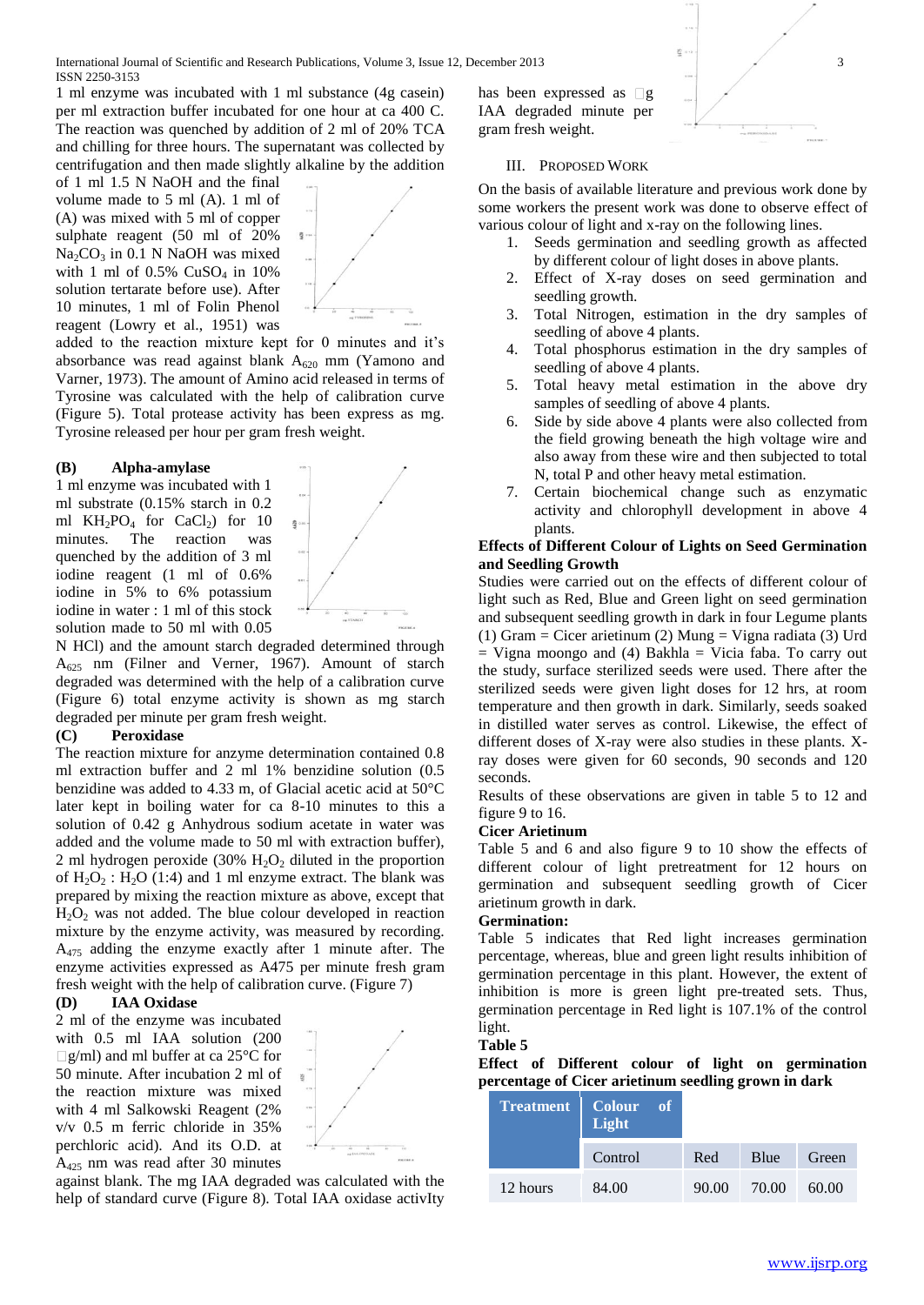TABLE 6 EFFECT OF 12 HOURS PRETREATMENT OF SEEDS WITH DIFFERENT COLOUR OF LIGHT ON THE GROWTH OF CICER ARIETINUM (GRAM)

|                      |                |                |              |                |            |                | <b>COLOUR OF LIGHT</b>              |          |          |                                                                                                                                     |              |                |
|----------------------|----------------|----------------|--------------|----------------|------------|----------------|-------------------------------------|----------|----------|-------------------------------------------------------------------------------------------------------------------------------------|--------------|----------------|
|                      |                | <b>CONTROL</b> |              |                | <b>RED</b> |                |                                     | BLUE     |          | $\mathbf{3}$<br>2.60<br>$+0.20$<br>2.80<br>$+0.10$<br>20.10<br>$+1.26$<br>24.60<br>$+2.85$<br>208.40<br>$+21.40$<br>2.50<br>$+0.40$ | <b>GREEN</b> |                |
| <b>SEEDLING PART</b> |                |                |              |                |            |                | <b>DAYS AFTER RADICLE EMERGENCE</b> |          |          |                                                                                                                                     |              |                |
|                      | $\mathfrak{z}$ | 5              | $\mathbf{1}$ | $\overline{3}$ | 5          | 7              | $\overline{\mathbf{3}}$             | 5        | 7        |                                                                                                                                     | 5            | $\overline{1}$ |
|                      |                |                |              |                |            | LENGTH, cm +SD |                                     |          |          |                                                                                                                                     |              |                |
| <b>ROOT</b>          | 3.46           | 4.88           | 6.68         | 3.60           | 5.80       | 8.60           | 3.00                                | 3.80     | 4.80     |                                                                                                                                     | 2.68         | 3.40           |
|                      | $+0.20$        | $+0.20$        | $+0.30$      | $+0.26$        | $+0.40$    | $+0.36$        | $+0.08$                             | $+0.80$  | $+0.48$  |                                                                                                                                     | $+0.24$      | $+0.80$        |
| <b>SHOOT</b>         | 5.40           | 6.80           | 7.80         | 6.40           | 8.00       | 9.60           | 4.00                                | 5.60     | 6.90     |                                                                                                                                     | 3.60         | 4.68           |
|                      | $+0.10$        | $+0.30$        | $+0.30$      | $+0.20$        | $+0.46$    | $+0.98$        | $+0.08$                             | $+0.36$  | $+0.30$  |                                                                                                                                     | $+0.28$      | $+0.30$        |
|                      |                |                |              |                |            |                | FRESH WEIGHT, mg + SD               |          |          |                                                                                                                                     |              |                |
| <b>ROOT</b>          | 40.10          | 48.60          | 60.20        | 46.20          | 60.30      | 71.50          | 20.40                               | 38.20    | 50.30    |                                                                                                                                     | 25.40        | 38.00          |
|                      | $+430$         | $+3.78$        | $+6.60$      | $+3.40$        | $+6.10$    | $+5.00$        | $+1.80$                             | $+2.43$  | $+6.00$  |                                                                                                                                     | $+2.10$      | $+5.00$        |
| <b>SHOOT</b>         | 48.40          | 60.00          | 70.80        | 54.00          | 71.50      | 88.40          | 40.00                               | 50.10    | 67.50    |                                                                                                                                     | 38.60        | 49.60          |
|                      | $+1.80$        | $+3.40$        | $+5.60$      | $+1.90$        | $+4.16$    | $+6.56$        | $+3.10$                             | $+5.30$  | $+6.20$  |                                                                                                                                     | $+3.25$      | $+3.60$        |
| <b>COTYLEDON</b>     | 198.00         | 170.45         | 159.40       | 188.40         | 130.30     | 75.80          | 218.10                              | 200.00   | 150.10   |                                                                                                                                     | 176.10       | 160.50         |
|                      | $+11.40$       | $+15.20$       | $+16.50$     | $+5.00$        | $+13.30$   | $+5.30$        | $+19.50$                            | $+15.10$ | $+16.50$ |                                                                                                                                     | $+18.40$     | $+15.50$       |
|                      |                |                |              |                |            |                | DRY WEIGHT, mg + SD                 |          |          |                                                                                                                                     |              |                |
| ROOT                 | 3.88           | 6.00           | 8.80         | 40.70          | 7.50       | 10.40          | 3.40                                | 4.40     | 6.40     |                                                                                                                                     | 3.35         | 4.40           |
|                      | $+0.30$        | $+0.34$        | $+0.38$      | $+0.21$        | $+0.20$    | $+0.28$        | $+0.21$                             | $+0.38$  | $+0.41$  |                                                                                                                                     | $+0.45$      | $+0.32$        |
| <b>SHOOT</b>         | 5.80           | 7.60           | 10.50        | 6.40           | 8.96       | 11.48          | 4.96                                | 5.40     | 6.88     | 3.68                                                                                                                                | 4.75         | 5.00           |
|                      | $+0.10$        | $+0.28$        | $+0.18$      | $+0.19$        | $+0.21$    | $+0.38$        | $+0.90$                             | $+0.45$  | $+0.60$  | $+0.22$                                                                                                                             | $+0.15$      | $+0.10$        |
| <b>COTYLEDON</b>     | 108.10         | 100.00         | 92.80        | 104.10         | 96.50      | 85.40          | 109.80                              | 102.50   | 96.50    | 109.50                                                                                                                              | 106.00       | 100.50         |
|                      | $+8.30$        | $+9.80$        | $+8.30$      | $+9.00$        | $+6.40$    | $+8.80$        | $+9.60$                             | $+9.10$  | $+1.90$  | $+10.50$                                                                                                                            | $+10.10$     | $+9.10$        |

# **CICER ARIETINUM 12 Hours Light**<br>Light Pretreated 5th Day Old Seedling Grown in Dark



COLOUR OF LIGHT

Cicer arietinum SEEDLING IN DARK



DRY WEIGHT mg/ORGANS, ROOT & SHOOT

#### **Seedling Growth:**

Table 6 and figure 9 and 10 show that like germination seedling growth is also promoted in Red light pretreated sets and inhibited in blue and green colour light treated sets. Thus, in Red Light treated sets on  $5<sup>th</sup>$  day root and shoot lengths are promoted as compared to control respectively. Likewise, fresh weight in the same Red light concentration are also promoted as compared to control at the same day. Results, further show that inhibition is more in green light pretreated sets as compared to other Light treated sets and control set. Thus, root length are inhibited by ca. 25%, 44% and 50% at  $3<sup>rd</sup>$ ,  $5<sup>th</sup>$ and 7<sup>th</sup> day respectively in green light. Similar pattern of inhibition in fresh weight was also observed with root and shoot in Blue and Green light treated sets. Thus, on  $5<sup>th</sup>$  day in Blue light root and shoot fresh weight inhibited by ca. 21% and  $17\%$  respectively on  $5<sup>th</sup>$  day while fresh weight wise these inhibition in green light are more in the same organ.

Table 6 also shows that increase in dry matter of root and shoot are paralleled by decrease in the cotyledon dry weight. However, the pattern of dry matter transfer from cotyledon and distribution in the seedling part is nearly similar to that of control. Thus, in general there is more retention of dry matter in presence of green light in the cotyledon as compared to Blue and Red light pretreatment of seeds.

#### **Effects of different X-ray doses on seed germination and seedling growth**

#### **Vigna Radiata (Mung)**

Table 15 and 16 and figure 19 and 20 show the effects of pretreatment of seeds with different doses of X-ray on germination and subsequent seedling growth of Vigna radiata (L); Wilezek = Phaseolus aureus, Roxb.

#### **Germination**

Table 15 shows that there is an increase in percent germination at 60 seconds X-rays treated sets and gradual decline in germination percentage at all other higher concentrations used. However, the decrease in percent germination is more with the increase in X-ray doses. Thus, in this cultivar of Vigna radiata at 60 seconds X-ray doses, the increase in percent germination is 3.2% over the control. Although, there is a gradual inhibition in percent germination beginning from 90 seconds concentrations, however, decline in germination percentage significance at 120 seconds X-ray doses.

#### **Table 15**

**Effect of different doses of X-rays on seed germination percentage of Vigna Radiata** 

| <b>Treatment</b> | Doses of<br>X-ray<br>(Seconds) |      |      |      |
|------------------|--------------------------------|------|------|------|
|                  |                                | 60   | 90   | 120  |
| X-rays           | 92.0                           | 95.0 | 88.0 | 83.0 |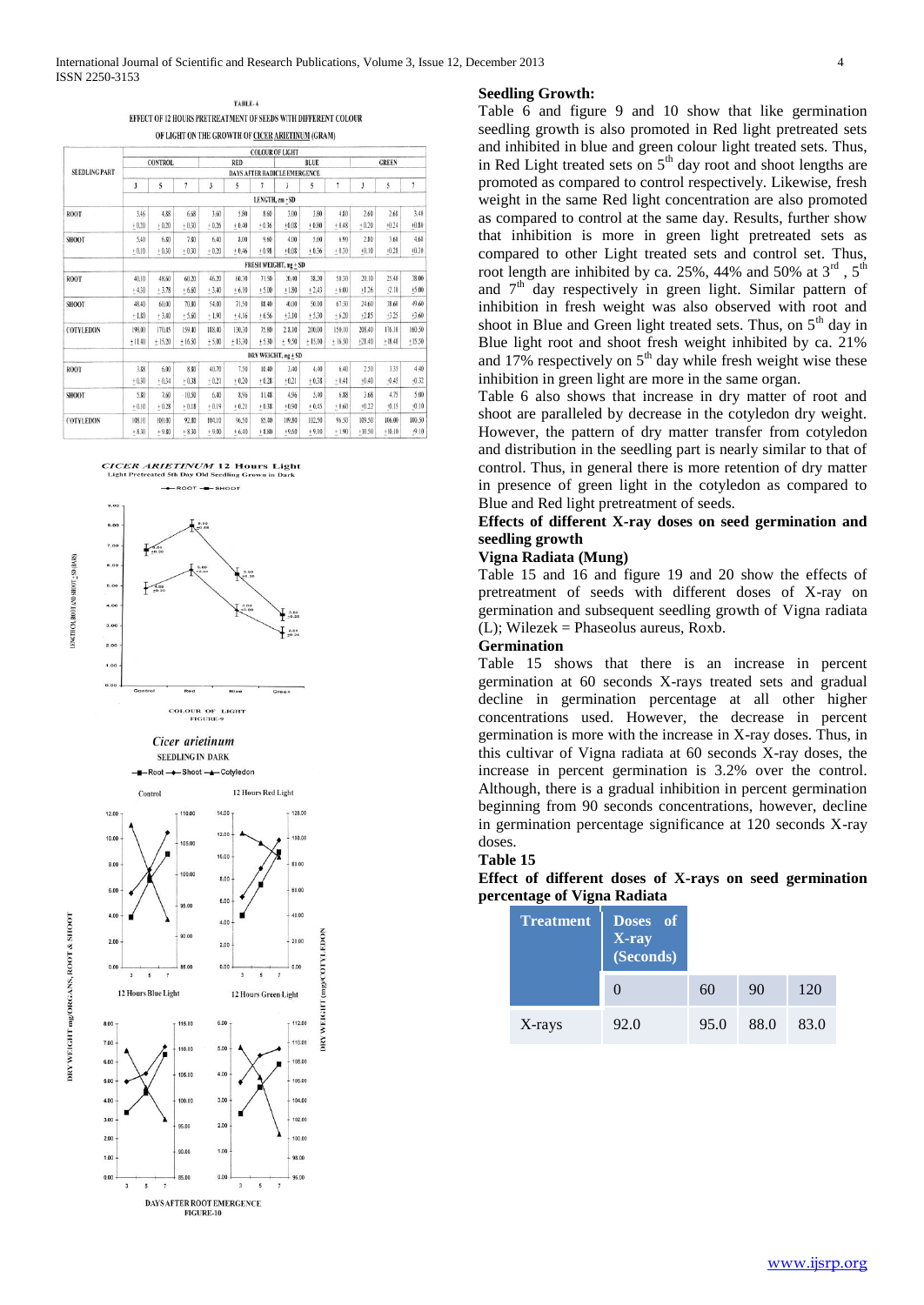TABLE 16

EFFECT OF DIFFERENT DOSES OF X-RAYS ON SEEDLING GROWTH OF VIGNA RADIATA

|                      |          |          |          |          |          |                | X-RAYS DOSES (SECONDS)       |          |                |          |          |          |
|----------------------|----------|----------|----------|----------|----------|----------------|------------------------------|----------|----------------|----------|----------|----------|
|                      |          | 0        |          |          | 60       |                |                              | 90       |                |          | 120      |          |
| <b>SEEDLING PART</b> |          |          |          |          |          |                | DAYS AFTER RADICLE EMERGENCE |          |                |          |          |          |
|                      | ĵ        | 5        | 1        | 3        | 5        | 1              | 3                            | 5        | $\overline{1}$ | 3        | 5        |          |
|                      |          |          |          |          |          | LENGTH, em +SD |                              |          |                |          |          |          |
| ROOT                 | 2.80     | 3.46     | 5.80     | 3.60     | 4.86     | 6.60           | 2.20                         | 2.88     | 4.60           | 2.00     | 2.40     | 3.80     |
|                      | $+0.10$  | $+0.24$  | $+0.10$  | $+0.24$  | $+0.20$  | $+0.10$        | $+0.10$                      | $+0.18$  | $+0.10$        | $+0.60$  | $+0.10$  | $+0.16$  |
| SHOOT                | 3.60     | 5.00     | 7.10     | 4.80     | 6.00     | 8.40           | 2.80                         | 3.60     | 5.00           | 2.60     | 3.20     | 4.60     |
|                      | $+0.18$  | $+0.36$  | $+0.40$  | $+0.16$  | $+0.34$  | $+0.46$        | $+0.14$                      | $+0.18$  | $+0.10$        | $+0.10$  | $+0.25$  | $+0.24$  |
|                      |          |          |          |          |          |                | FRESH WEIGHT, mg + SD        |          |                |          |          |          |
| ROOT                 | 30.40    | 40.80    | 60.00    | 36.40    | 50.00    | 70.00          | 26.00                        | 38.60    | 50.00          | 24.00    | 36.40    | 46.00    |
|                      | $+3.00$  | $+4.00$  | $+6.10$  | $+3.10$  | $+3.30$  | $+4.40$        | $+2.50$                      | $+430$   | $+4.30$        | $+2.00$  | $+2.10$  | $+4.24$  |
| SHOOT                | 40.00    | 60.40    | 80.00    | 48.45    | 69.50    | 84.20          | 28.80                        | 45.40    | 58.40          | 26.00    | 36.50    | 42.40    |
|                      | $+2.08$  | $+4.18$  | $+2.08$  | $+1.80$  | $+220$   | $+1.70$        | $+0.90$                      | $+1.50$  | $+3.00$        | $+0.94$  | $+1.63$  | $+2.40$  |
| <b>COTYLEDON</b>     | 193.40   | 180.45   | 165.75   | 186.50   | 174.60   | 160.48         | 195.36                       | 180.61   | 171.43         | 197.58   | 186.45   | 170.90   |
|                      | $+13.80$ | $+12.80$ | $+13.10$ | $+13.80$ | $+13.40$ | $+14.00$       | $+12.00$                     | $+11.30$ | $+11.60$       | $+12.70$ | $+11.80$ | $+12.70$ |
|                      |          |          |          |          |          |                | DRY WEIGHT, mg + SD          |          |                |          |          |          |
| ROOT                 | 4.20     | 4.80     | 8.40     | 6.00     | 8.10     | 10.80          | 3.60                         | 5.60     | 7.80           | 3.10     | 4.60     | 6.20     |
|                      | $+0.70$  | $+0.80$  | $+124$   | $+0.80$  | $+0.90$  | $+1.20$        | $+0.80$                      | $+0.70$  | $+0.80$        | $+0.30$  | $+0.60$  | $+0.30$  |
| SHOOT                | 6.00     | 10.80    | 12.60    | 8.80     | 12.60    | 17.60          | 5.20                         | 7.80     | 10.00          | 430      | 6.00     | 7.80     |
|                      | 0.50     | $+0.40$  | $+0.70$  | $+0.48$  | $+0.46$  | $+0.60$        | $+0.30$                      | $+0.30$  | $+0.10$        | $+0.40$  | $+0.40$  | $+0.20$  |
| <b>COTYLEDON</b>     | 100.80   | 90.10    | \$0,40   | 86.80    | 76.00    | 66.00          | 102.40                       | 95.10    | \$0.40         | 106.80   | 100.00   | 90.50    |
|                      | $+10.10$ | $+ 8.40$ | $+7.80$  | $+8.30$  | $+6.10$  | $+6.80$        | $+10.40$                     | $+9.10$  | $+8.48$        | $+9.40$  | $+9.40$  | $+8.60$  |





**Effect of Different colour lights and X-rays on total Nitrogen during seedling growth**

#### **Vigna Moongo (Urd)**

Table 23 and figure 27 show the pattern of total nitrogen (Total N) uptake and transfer from cotyledons and distribution in various seedling parts as affected by pretreatment with 12 hours. Red, blue and green lights in Vigna moongo (urd) grown in dark. Total N transfer is promoted in Red light treated sets and inhibited in blue and green light treated sets matches with growth promotion and inhibition in the same lights. Comparison of the data also indicates that transfer of N to root and shoot part is more in Red light treated sets than blue and green light treated sets. Further, results also show that the retention of total N is more in shoot as compared to roots in this Legume. Thus, in red light treated sets total N content in root is 138.8%, 119.9% and 119.9% of control respectively on  $3<sup>rd</sup>$ ,  $5<sup>th</sup>$  and  $7<sup>th</sup>$  day of germination. While these values of shoot are 139.8%, 126.2% and 116.6% of control respectively a the same days in same treatment. Further, in blue and green light treated sets total N level is inhibited in both root and shoot. Thus, total N level in root on  $3<sup>rd</sup>$ ,  $5<sup>th</sup>$  and  $7<sup>th</sup>$  day are 59.8%, 53.4% and 65.0% of control respectively in green light treated sets, whereas, these values are 62.8%, 52.7% and 62.5% of control respectively on the same day in shoot. Table also shows that the loss/transfer from cotyledon is more in presence of Red light than two other light treated sets in this legume.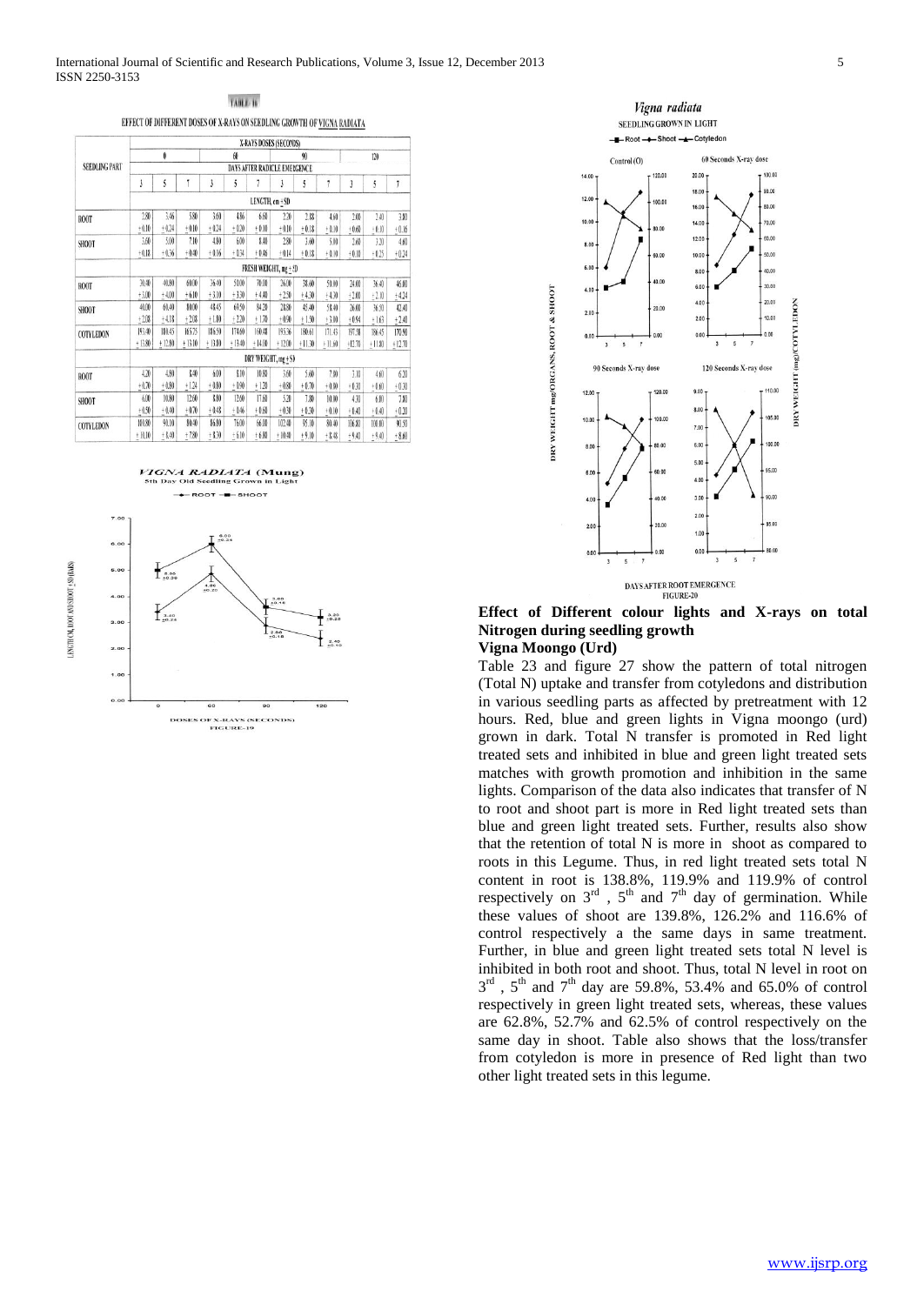#### $TAPLE = 22$

EFFECTS OF 12 HOURS PRETREATMENT TO SEEDS<br>WITH DIFFERENT COLOR OF LIGHT ON TOTAL<br>IT SEEDLING PARTS IN DARSFER FROM COTYLEDON<br>TO SEEDLING PARTS IN DARK GROWN SEEDLING OF<br>YIGNA MOONGO (URD)

| Treatment<br>Color of | Seedling<br>Part | Days after Radicle Emergence |        |                          |  |  |  |  |
|-----------------------|------------------|------------------------------|--------|--------------------------|--|--|--|--|
| Light                 |                  | $\mathbf{3}$                 | 东      | $\overline{\phantom{a}}$ |  |  |  |  |
| $\Omega$              | Root             | 14.50                        | 30.15  | 40.19                    |  |  |  |  |
|                       | Shoot            | 20.11                        | 38.15  | 48.23                    |  |  |  |  |
|                       | Cotyledon        | 180.70                       | 146.60 | 120.52                   |  |  |  |  |
| Red                   | Root             | 20.14                        | 36.17  | 48.22                    |  |  |  |  |
|                       | Shoot            | 28.12                        | 48.18  | 56.24                    |  |  |  |  |
|                       | Cotyledon        | 168.71                       | 120.61 | 100.40                   |  |  |  |  |
| Blue                  | Root             | 10.84                        | 20.12  | 30.17                    |  |  |  |  |
|                       | Shoot            | 16.68                        | 28.13  | 40.21                    |  |  |  |  |
|                       | Cotyledon        | 190.75                       | 162.68 | 138.56                   |  |  |  |  |
| Green                 | Root             | 8.68                         | 16.11  | 26.16                    |  |  |  |  |
|                       | Shoot            | 12.60                        | 20.14  | 30.18                    |  |  |  |  |
|                       | Cotyledon        | 196.88                       | 180.00 | 156.58                   |  |  |  |  |



#### **Effect of Different colour of lights and X-rays on Total Phosphate transfer during seedling growth Vicia Faba (Bakhla)**

Table 32 and figure 36 shows that pattern of total phosphate uptake and transfer from cotyledons and distribution in the seedling parts as affected by Red, Blu4e and green light pretreatment to seed grown in dark. Result shows that there is promotion in total P transfer in Red light treated sets as compared to total P level in seedling of blue and green light treated sets. Thus, in Red light sets total P level in root are 139.7%, 134.5% and 124.8% of the control and in shoot 134.0%, 118.1% and 131.7% of the control on  $3^{rd}$ ,  $5^{th}$  and  $7^{th}$ day of germination, respectively. Similarly, in blue light sets total P levels in root are 67.2%, 76.1% and 80.0% of control on  $3<sup>rd</sup>$ ,  $5<sup>th</sup>$  and  $7<sup>th</sup>$  day of germination, whereas, in shoot in blue light treated sets on same days these values are 68.0%, 82.0% and 80.6% of the control, respectively. Further in green light treated sets total P levels on  $3^{rd}$ ,  $5^{th}$  and  $7^{th}$  day are 59.1%, 72.3% and 70.7% of the control in root and 60.6%, 75.9% and 64.1% of the control of shoot respectively. Comparison of the data indicates that transfer of total P is more in Red light than in blue and green light treated sets.

#### $TABLE-32$

EFFECTS OF 12 HOURS PRETREATMENT TO SEEDS WITH DIFFERENT COLOR OF LICHTS ON TOTAL PHOSPHATE (µ gm/organ) TRANSFER FROM COTYLEDON TO SEEDLING PARTS IN DARK GROWN SEEDLINGS OF VICIA FABA (BAKHLA)

| Treatment<br>Color of | Seedling<br>Part | Days after Radicle Emergence |       |       |  |  |  |
|-----------------------|------------------|------------------------------|-------|-------|--|--|--|
| Light                 |                  | 3                            | 5     | 7     |  |  |  |
| $\Omega$              | Radicle          | 1.86                         | 7.88  | 12.58 |  |  |  |
|                       | Hypocotyl        | 10.00                        | 22.00 | 31.50 |  |  |  |
|                       | Cotyledon        | 104.00                       | 86.70 | 70.10 |  |  |  |
| Red                   | Radicle          | 2.60                         | 10.60 | 15.70 |  |  |  |
|                       | Hypocotyl        | 13.40                        | 26.00 | 41.50 |  |  |  |
|                       | Cotyledon        | 100.20                       | 77.50 | 54.30 |  |  |  |
| Blue                  | Radicle          | 1.25                         | 6.00  | 10.10 |  |  |  |
|                       | Hypocotyl        | 6.80                         | 18.10 | 25.40 |  |  |  |
|                       | Cotyledon        | 107.00                       | 86.60 | 72.30 |  |  |  |
| Green                 | Radicle          | 1.10                         | 5.70  | 8.90  |  |  |  |
|                       | Hypocotyl        | 6.00                         | 16.70 | 20.20 |  |  |  |
|                       | $C$ on the down  | 0.0111                       | 0.410 | 0770  |  |  |  |



#### **Effect of Different colour of lights and X-rays on total heavy metal transfer during seedling growth Cicer Arietinum (Gram)**

Table 37 and figure 41 shows the pattern of total heavy metal and transfer from cotyledon in seedling parts as affected by Red, blue and green light to pretreated seeds in Cicer arietinum. Results shows that the total heavy metal transfer is promoted in Red light treated sets as compared to control and other lights treated sets. Thus, in Red light treated sets total heavy metal levels in root are 116.6%, 122.7% and 128.5% of the control and in shoot these values are 120.0%, 115.3% and 111.1% of the control on  $3^{rd}$ ,  $5^{th}$  and  $7^{th}$  day of germination, respectively. Similarly in Blue light treated sets total heavy metal levels on  $3<sup>rd</sup>$ ,  $5<sup>th</sup>$  and  $7<sup>th</sup>$  day of germination are 88.8%, 90.0% and 96.4% of the control in root respectively. However, total heavy metals in root of green light pretreated sets are 77.7%, 77.2% and 78.5% of the control on  $3^{\text{rd}}$ ,  $5^{\text{th}}$  and 7<sup>th</sup> day of germination respectively.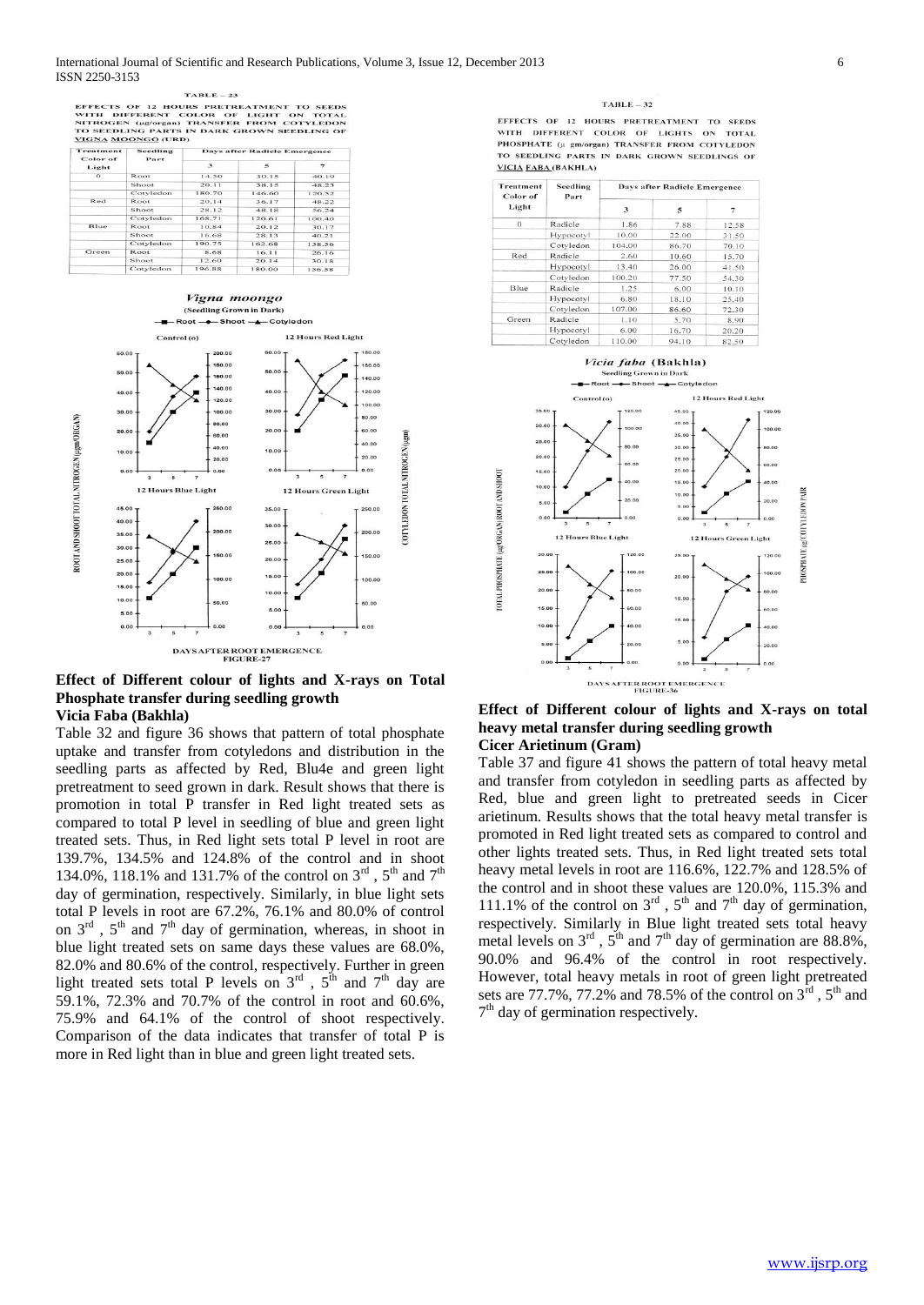#### $TABLE - 37$

TABLE - 37<br>
DIFFERENT COLOR OF LIGHTS ON TOTAL HEAVY METAL<br>
(Hg/organ") TRANSFER FROM COTYLEDON TO SEEDLING<br>
(Hg/organ") TRANSFER FROM COTYLEDON TO SEEDLING<br>
ARIETINUM (GRAM)<br>
ARIETINUM (GRAM)

| Treatment<br>Color of | Seedling<br>Part | <b>Days after Radicle Emergence</b> |       |                          |  |  |  |  |
|-----------------------|------------------|-------------------------------------|-------|--------------------------|--|--|--|--|
| Light                 |                  | $\mathbf{B}$                        | 5     | $\overline{\phantom{a}}$ |  |  |  |  |
| $\Omega$              | Root             | O.18                                | 0.22  | 0.28                     |  |  |  |  |
|                       | Shoot            | O.2O                                | 0.26  | 0.36                     |  |  |  |  |
|                       | Cotyledon        | 0.140                               | 0130  | 0.114                    |  |  |  |  |
| Red                   | Root             | 0.21                                | 0.27  | 0.36                     |  |  |  |  |
|                       | Shoot            | 0.24                                | 0.30  | O.4O                     |  |  |  |  |
|                       | Cotyledon        | 0.132                               | 0.120 | O.100                    |  |  |  |  |
| Blue                  | <b>Root</b>      | 0.16                                | 0.20  | 0.27                     |  |  |  |  |
|                       | Shoot            | 0.19                                | 0.24  | 0.30                     |  |  |  |  |
|                       | Cotyledon        | O.141                               | 0.132 | 0.119                    |  |  |  |  |
| Green                 | Root             | O.14                                | O.17  | 0.22                     |  |  |  |  |
|                       | Shoot            | O.18                                | 0.22  | 0.28                     |  |  |  |  |
|                       | Root             | 0.146                               | 0.138 | 0.125                    |  |  |  |  |



**Biochemical Analysis of total N, P and heavy metals of soil and edible parts of four legume plants grown beneath high voltage electric wire (Experimental) and 200 mt. distance away (Control) from electric wire**

## **Vigna Radiata (Mung)**

Table 46 shows certain comparative biochemical characteristics total N total P and total heavy metal in and plant parts of Vigna radiata at 60<sup>th</sup> day frown on field beneath high voltage wire (experimental) and also 200 mt away from wire (control).

Analysis of total N, total P and total heavy metal done in collected samples of soil, root, shoot, pod and seed of Vigna radiata grown on both control and experimental fields. Results shows that uptake of total N, total P and total heavy metal decreases in mung plant growing beneath high voltage wire. Thus, total N, total P and total heavy metal values in soil of experimental fields are 85.0%, 76.9% and 93.4% of control field soil respectively. However, these values in root tissue are 79.8%, 73.1% and 69.2% of control respectively. Similarly these parameters in shoot are 88.0%, 84.9% and 76.9% of control samples respectively. These investigation were also done with the edible part of plant. Thus total N, total P and total heavy metal in pod are 80.2%, 78.0% and 85.9% of control respectively nearly similar results found in seed tissue.

#### $TARIF-46$

BIOCHEMICAL CHARACTERISTICS OF SOIL, AND CROP PARTS OF MUNG (VIGNA RADIATA) AT 60TH DAY UNDER FIELD CONDITIONS OF FARM 200 MT DISTANCE (CONTROL) AND BENEATH HIGH VOLTAGE WIRE (EXPERIMENTAL).

| <b>STUDY SITE</b> | <b>FARM</b><br><b>SOIL</b> | <b>ROOT</b> | <b>SHOOT</b>          | POD<br><b>COVER</b> | <b>SEED</b> |  |  |  |  |
|-------------------|----------------------------|-------------|-----------------------|---------------------|-------------|--|--|--|--|
|                   | mg/gm DRY WEIGHT           |             |                       |                     |             |  |  |  |  |
|                   |                            |             | <b>TOTAL NITROGEN</b> |                     |             |  |  |  |  |
| Control           | 0.40                       | 26.30       | 35.00                 | 8.60                | 27.14       |  |  |  |  |
| Experimental      | 0.34                       | 21.00       | 30.80                 | 6.90                | 23.40       |  |  |  |  |
|                   | <b>TOTAL PHOSPHATE</b>     |             |                       |                     |             |  |  |  |  |
| Control           | 0.26                       | 4.10        | 10.60                 | 5.00                | 10.10       |  |  |  |  |
| Experimental      | 0.20                       | 3.00        | 9.00                  | 3.90                | 8.09        |  |  |  |  |
|                   | <b>TOTAL HEAVY METAL</b>   |             |                       |                     |             |  |  |  |  |
| Control           | 0.860                      | 0.26        | 0.235                 | 0.235               | 0.229       |  |  |  |  |
| Experimental      | 0.804                      | 0.18        | 0.202                 | 0.202               | 0.200       |  |  |  |  |

#### **Effect of light and X-rays on Chlorophyll development and Enzymatic activity in some legume plants Vicia Faba (Bakhla)**

Table 52 shows that different colour of light have twin effect of promotion and inhibition in chlorophyll development of Bakhla plant. Thus, Red and Blue light promotes chlorophyll development whereas, green light inhibits chlorophyll development. Thus, total chlorophyll content on mg per gram fresh weight basis in Red light and blue light treated sets are 143.0% and 127.5% of control respectively in this plant. However, these value in green light are 79.3% of the control.

#### **TABLE-52**

EFFECT OF DIFFERENT COLOUR OF LIGHT ON CHLOROPHYLL DEVELOPMENT IN SHOOT OF 7 DAY **OLD SEEDLING OF VICIA FABA** 

| <b>Treatment</b>      | <b>Shoot Disc.</b>      |                        |       | <b>Chlorophyll Content</b> |         |  |  |  |
|-----------------------|-------------------------|------------------------|-------|----------------------------|---------|--|--|--|
| <b>Color of Light</b> | Fresh                   | $mg$ gfw <sup>-1</sup> |       |                            |         |  |  |  |
|                       | Weight mg,<br>$Short-1$ | Chl a                  | Chl b | $Chl$ a+ $h$               | chl a/b |  |  |  |
| Control               | 20.10                   | 0.17                   | 0.12  | 0.29                       | 1.41    |  |  |  |
| Red                   | 20.35                   | 0.23                   | 0.18  | 0.41                       | 0.17    |  |  |  |
| Blue                  | 20.25                   | 0.21                   | 0.16  | 0.37                       | 1.31    |  |  |  |
| Green                 | 20.40                   | 0.13                   | 0.10  | 0.23                       | 1.30    |  |  |  |

#### RESULTS AND DISCUSSION

1. Pretreatment of soaked seeds with different colour of light shows that there is general inhibition (in blue and green light) and promotion (in red light) of germination and seedling growth of 4 legumes in response to 12 hours pretreatment with red, blue and green light at room temperature, grown in dark. At both blue and green light treatment the dry weight increase in seedling parts are suppressed with simultaneous decrease in day matter loss/transfer from the cotyledons of legumes. Further, in red light pretreated seeds the dry weight increase in various seedling parts are induced with simultaneous increase in dry matter loss/transfer from cotyledons. Observation also shows that different colour of light have differential effect on seed germination and seedling growth in four legume plants.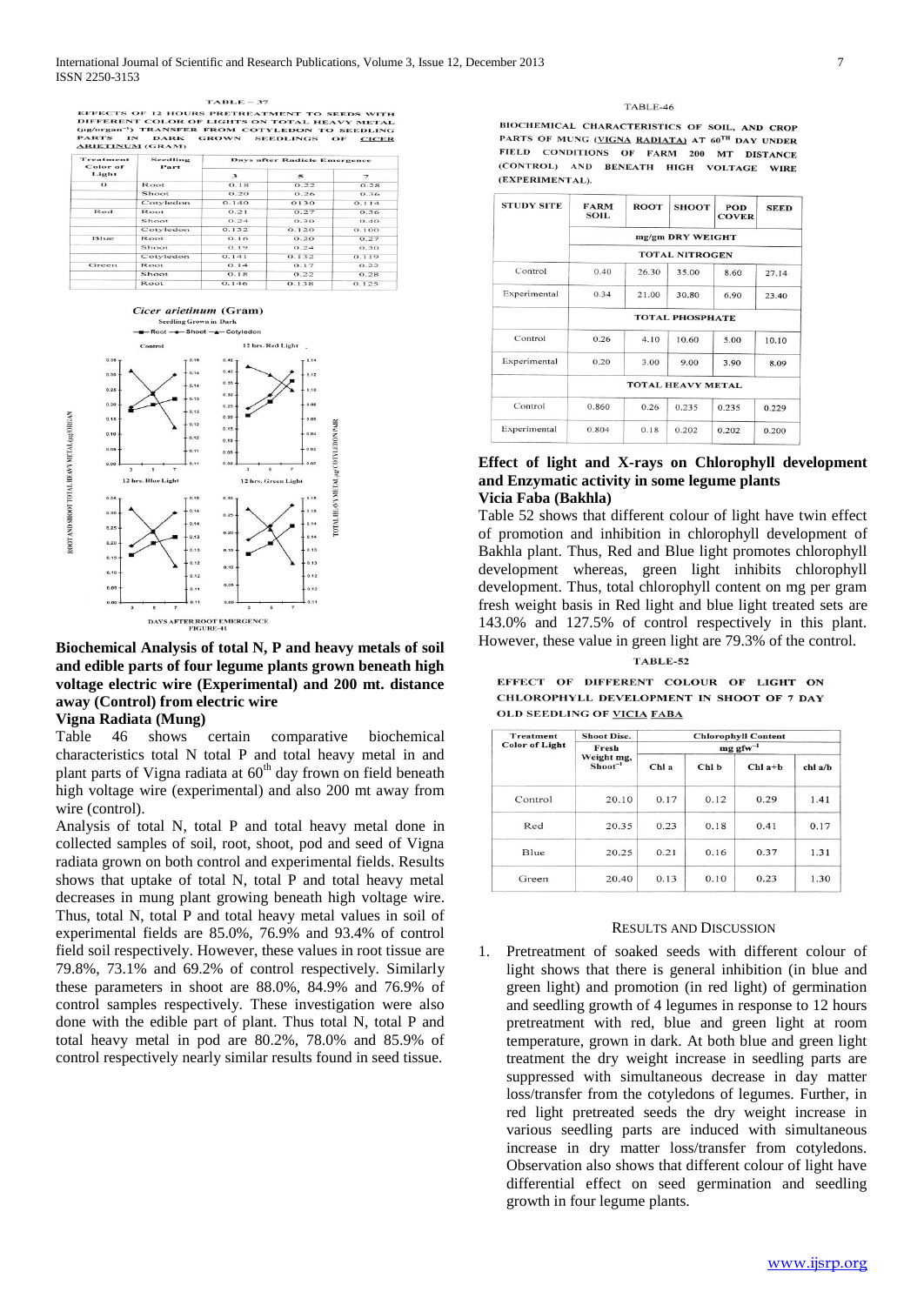- 2. Similarly pretreatment of soaked seeds with different doses of x-rays (60 seconds, 90 second and 120 seconds). It was observed that there is general inhibition (at higher time lengths i.e. 90 and 120 seconds pretreatment of xray) and promotion (at lower time lengths of 60 seconds pretreatment of x-ray) of seed germination and seedling growth f four legumes. At both inhibitory doses the dry weight increase in seedling parts, are decreased with simultaneous decrease in dry matter loss/transfer from the cotyledons of four legumes. Further the dry weight increases in various seedling parts are induced with simultaneous increase in dry matter loss/transfer from cotyledons. Result further shows that x-ray treatment for different time length have differential effect on seed germination and seedling growth in above four plants.
- 3. Observation made with total Nitrogen (Total N) uptake and distribution in seedling part is nearly similar to dry weight changes in four legume plants. Further, the total N level on per organ basis are inhibited in presence of blue and green light as compared to red light and control. Similarly total N level also decreases in different doses of x-ray pretreated sets. Observation shows that 60 seconds x-ray dose promotes total N transfer from cotyledons to seedling parts, however, beyond this there is suppression in total N mobilization.
- 4. Observation made with total phosphate (total P) uptake and distribution in seedling part is nearly similar to total N mobilization. Likewise, total P levels on per organ basis increases in red light pretreated sets as well as in 60 seconds x-ray pretreatment. However, total P mobilization decreases in blue and green light treated sets as well as in 90 and 120 seconds x-ray doses. Thus, these observation shows that the decreased total N and P levels of seedling parts as shown by data on per gram basis, is consequence of decreased growth in seedlings.
- 5. In general, total heavy metal uptake and distribution rates are enhanced in the presence of red light pretreatment as well as in 60 seconds x-ray doses. However, total heavy metal mobilzation is inhibited in blue and green light as well as in the presence of higher x-ray doses.
- 6. In the same manner observation were under actual field conditions to note the effect of high voltage electric wire on our four experimental legume plants. Result indicates that total N, total P and total heavy metal in general found to decrease in plant parts present beneath high voltage wire.
- 7. Likewise, observations with chlorophyll development have also shown that light has dual effect of promotion and inhibition on total chlorophyll development in all these plants. There is considerable promotion of chlorophyll development in Red and blue light and inhibition in green light. Similarly, observation shows that chlorophyll development is promoted in 60 seconds x-ray pretreated sets as compared to 90 and 120 seconds x-ray pretreatment to seeds.

## **REFERENCES**

Alad. Jadjiyan, A. (2002): Study of the influence of magnetic field on some biological characteristics of Zea mays. Journal of Control European Agriculture 3 (2): 89-94.

Bhatt N. & B. Bhatt (2004): Effect of  $\Box$   $\Box$  adiation on net primary productivity of Lycopersicon esculantum J.I.B.S. 83 (1-4) 61-64.

Binhi V.N. and A.V. Savin (2003): Effects of weak magnetic field on biological system. Physical aspects. Journ Physics Uspekhi, 46 : 259-291.

Cantor M., I. Pop and S. Korosfoy (2010): The effect of gamma radiation and magnetic field on Gladiolus. Journ of Central European Agriculture 3 (4): 277-284.

Charan R.V.K. (2009): Effect of stimulating magnetic field on plants. Free Online Articles Directory. Pages 1 to 4.

Chen Ching Jen (2001): Effect of magnetic field on biological cells and application. NASA ADS Physics Electronic online article page 1 & 2.

Das, R. and R. Bhattarchrya (2009): Impact of electromagnetic field on seed germination. Paper presented in National Conference. Univ. of Kalyani, Kalyani, Calcutta.

Dodd, A.N., J. Love, A.R. Webb (2005): The plant clock shows its metal. Circadian regulation of cytosolic free  $Ca^{++}$ . Trends Plant Sci. 10 : 15-21.

Giebler M. J. (2005): The effect of electromagnetic radiation on plant growth and development. Magnetism & Seeds, 12 : 18-19.

Huang, H.H. & S.R. Wang (2008): The effects of inverter magnetic fields on early seed germination of mung beans. Bioelectromagnetic Early View. 29 : 510-516.

Jha C.V. & B.K. Jain (2003): Effects of the lights on different spectral composition on in vitro pollen germination and tube growth in Zea mays, Linn. Adv. Plant Sci. 16 (1) : 237-242.

Kumar, V; K.K. Sharma and A.K. Bhargava (2009): Effect of magnetism on seedling growth of Hordeum Vulgare. Paper presented in UGC sponsored National Seminar at M.S. College Sharanpur (U.P.) India.

Lynikiene, S. And A. Pozeliene and G. Rutkauskas (2006): Influence of Corona discharge field on seed viability and dynamics of germination. Int. Agro Physics, 20: 195-200.

Martinez, E. M.V. Carbonell, M. Florez and R. Maquedo (2008): Effect of seed treatment by stationary magnetic field on the germination rate of Pea (Pisum sativum, L.) Electromagnetic Biology and Medicine, 27 (1): 61-63.

Razur A. and V. Rassadina (2009): Transient effect of weak electro magnetic fields on calcium ion concentration in Arabdiopsis thaliana. B M C Plant Biol 9 : 47-64.

Peter, K. (2005): Effect of electro magnetic radiation on plants and mammals. Magnetizer 06 : 23-58.

Rao P.K. & C. Suvartha (2006): Effect of Gamma rays on in Viva & in Vitro seed germination, seedling height & survival percentage of Lycopersicon esculantum cv. Pusa Ruby Adv. Plant Sci 19 (11) : 335-339.

Teotia Seema (2006): Bio Physics and Medical Electronics. R. Lall Book Depot, Meerut (U.P.) India.

## AUTHORS

By: Dr. Jaswinder Singh, PhD.

email: [physicsjk@gmail.com](mailto:physicsjk@gmail.com)

Mobile: +91 98724 47570

H. No. 1097 FF, Sector – 15B, Chandigarh (India)